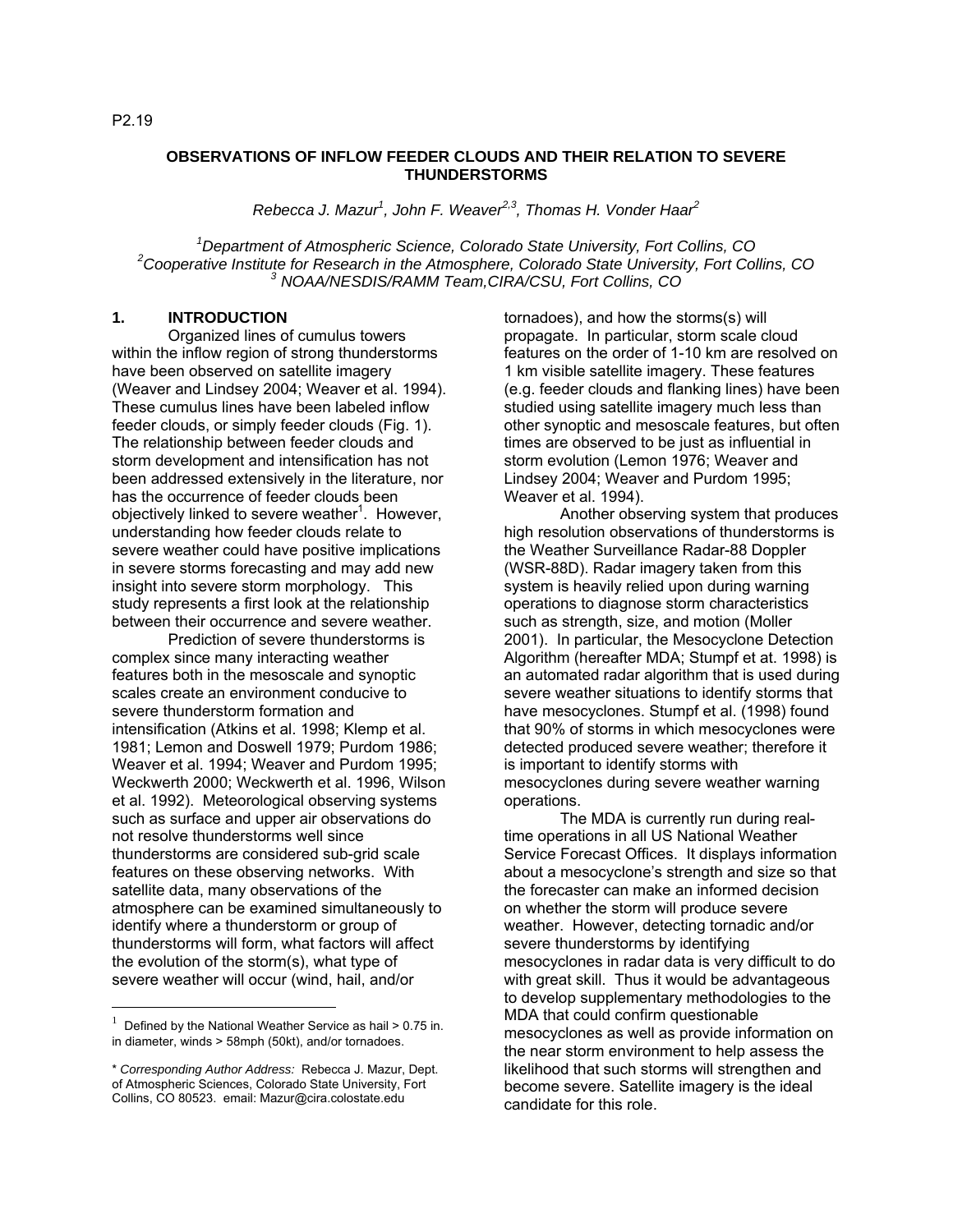Since the MDA is utilized during warning operations, it is suggested that adding information from visible satellite imagery (i.e. feeder cloud signatures) to the mesocyclone detection process might improve a forecaster's success in identifying and warning for severe storms. Although feeder clouds are not well understood in relation to thunderstorm development, Weaver and Lindsey (2004) suggest that feeder clouds may be a signal to rapid intensification in a storm and also may be an indication that a storm will soon produce severe weather. Therefore, this study will take a first look at whether a relationship does exist between the occurrence of feeder clouds and severe weather in a thunderstorm by establishing a time correlation between the two storm features. Also, feeder cloud signatures will be compared to mesocyclone detections from the MDA as predictors of severe weather. By establishing a correlation between feeder cloud signatures, mesocyclone detections, and severe weather, we hope to find some new insight into feeder cloud development and thunderstorm intensification as well as improve forecasting of severe weather.

### **2. DATA SOURCES**

 Feeder clouds can be observed using imagery from GOES Imager channel 1. Channel 1 collects radiation in the visible spectrum centered on .65µ at 1 km. Images can be taken during normal scanning operations and rapid scan operations (RSO). RSO images are taken over the continental US at intervals that vary to include 5, 7, 10, and 12 minutes (Kidder and Vonder Haar 1995). Normal scanning operations take images every 15 minutes and a four-times daily full-disk scan that requires 30 minutes.

 GOES-8 and 9 were the predecessors of the current GOES systems (10 and 12) and provided similar data as 10 and 12. For this study, visible imagery from all four satellites taken in RSO and normal scanning operations was examined for 24 days on which severe weather occurred. The purpose here is to observe how feeder clouds evolve in a storm and identify whether any relationship can be established between these cloud features and severe weather. RSO is useful during severe weather situations when environmental changes occur rapidly and animated loops can be used to highlight cloud features that are persistent over time (i.e. growing storms, overshooting tops,

cloud streets, etc.). A McIDAS<sup>2</sup> display system served as the visualization tool for displaying the imagery for this study.

 Although visible imagery is useful in studying exterior storm scale features, the actual core of the storm cannot be observed by the GOES Imager. Observations of the storm core are available in three dimensions using the WSR-88D weather radar. In particular, the radial velocity product of the WSR-88D measures the averaged particle velocities in a beam volume toward and away from the radar and is used to detect areas of high wind and rotation in a storm (Burgess 1976; Moller 2001; Stumpf et al. 1998; Wood et al. 1996). Identifying rotation in a storm is important since storms with areas of strong cyclonic rotation, called mesocyclones, are likely to producing severe weather (Burgess 1976; Burgess et al. 1979; Jones et al. 2004; Lemon et al. 1977; Mitchell et al. 1998; and Stumpf et al. 1998).

 The Mesocyclone Detection Algorithm (MDA) is an automated algorithm used in operational forecasting to identify circulations in storms that are mesocyclones. The MDA is used to assist the user in diagnosing which mesocyclones are more likely to represent a threat. Characteristics of the mesocyclone such as strength and size which may not be obvious to a human observer can be sampled using the MDA. Not all thunderstorms that produce severe weather have mesocyclones, but those storms with mesocyclones have a higher chance of producing hazardous weather and the MDA can be useful in identifying these storms.

 For this study, MDA data for a subset of 9 of the 24 case study days were analyzed using CIRA's research AWIPS. Even though only a subset of radar data were analyzed compared to satellite data, if combining the two data systems will add any value to the severe weather prediction process, we should expect some indication of that fact using our case data.

#### **3. FEEDER CLOUDS**

 $\overline{a}$ 

Feeder clouds are small scale lines of cumulus towers that seem to occur most often in supercell thunderstorms. They are positioned ahead of the flanking line in the inflow region of a storm and are oriented roughly 45°-135° to the storm motion. Fig. 2 illustrates the proximity of

 $^2$  The Man computer Interactive Data Access System (McIDAS) is a suite of applications for displaying and analyzing meteorological data.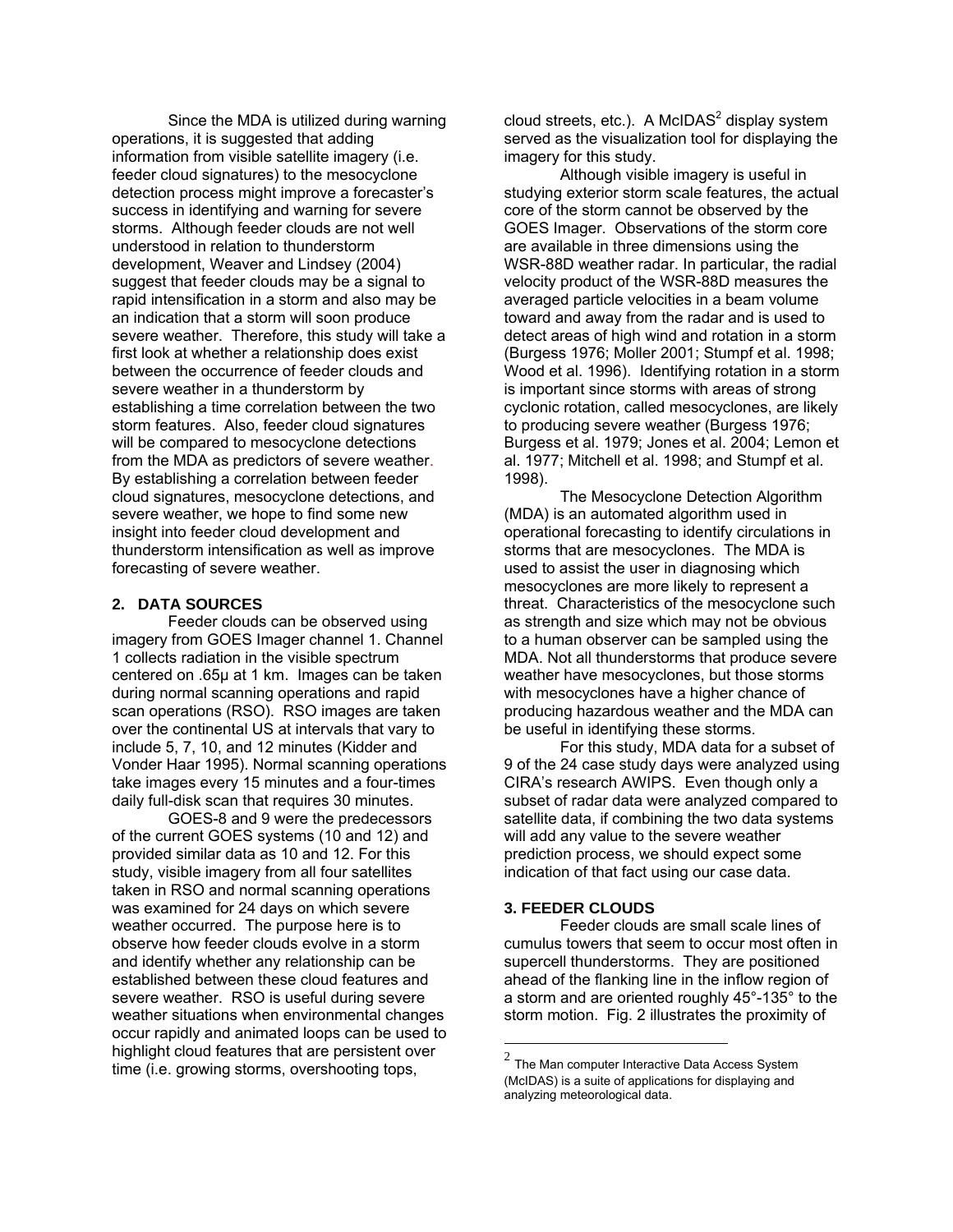feeder clouds to a thunderstorm's anvil and flanking line. Feeder clouds can be 5-50 km long and 5-10 km wide, and resemble horizontal convective rolls (HCR; having alternating clouds/no clouds co-located with regions of upward and downward motion, respectively). They are a steady feature relative to the storm, joining the "rain-free" updraft on its eastern edge (Weaver et al. 1994).

The mechanism(s) that initiate feeder clouds are unknown, but it seems that they form as a thunderstorm is rapidly intensifying. Oftentimes, feeder clouds will appear on visible imagery following an enhancement of the overshooting top (OST). An OST is a plume of cloud extending above the anvil (Fig. 2) that forms as the rapidly rising updraft air penetrates into the stratosphere above the anvil. An OST that is large in vertical and horizontal extent is indicative of a strong updraft (Rauber et al. 2002). Therefore, the appearance of feeder clouds concurrent with an enhancement of the OST on visible imagery suggests that feeder clouds may be forming as the updraft is strong and/or intensifying.

 Feeder clouds also seem to appear on visible imagery as the flanking line becomes enhanced. Cumulus towers that make up the flanking line form on the leading edge of the rear flank downdraft (RFD; Fig. 2) and extend outward from the core of the storm (Bluestein 1993). Lemon (1976) showed that the flanking line is a source of storm intensification when cells from the line merge with the main updraft. The presence of the flanking line on visible imagery would therefore suggest that the storm is intensifying.

 If feeder clouds occur during the development of these storm features, then it seems likely that feeder clouds could be forming as the storm is intensifying and may be in transition to become severe.

### **3.1 Observations of feeder clouds and mesocyclones in a supercell in Central Oklahoma on 8 May 2003**

This section will describe observations of a storm in which feeder clouds were observed. Storm features such as the OST, flanking lines, and mesocyclones will be discussed in relation to the occurrence of feeder clouds on satellite and radar imagery (Fig. 3). Storm reports will be used to indicate when the storm has become severe.

 A supercell formed over central Oklahoma on the afternoon of 8 May 2003. The first towering cumulus clouds were observed

around 2015 UTC on a north-south oriented dryline. As the towers organized and moved eastward, the storm rapidly intensified, and storm splitting could be seen on radar beginning at 2116 UTC (not shown). By 2125 UTC, a large OST had formed and a mesocyclone was detected by the KTLX radar.

The 2132 UTC visible satellite image (Fig. 3a) shows a large OST with an anvil spreading from the updraft. This indicates that an intense updraft was developing although no mesocyclone was detected in the updraft region (Fig. 4d). The mesocyclone detected on the north flank was likely associated with the storm core north of the supercell, and so will not be discussed in this analysis. The supercell's inflow region is mostly indistinguishable on satellite imagery due to cirrus cloud cover therefore any fine scale structure (including developing feeder clouds) cannot be seen.

 By 2145 UTC (Fig. 3b), the OST can be seen to have somewhat flattened out. Note also that the first feeder clouds have begun to show through the cirrus cover, coincident with a smaller, but persistent OST. At this time also, a well-defined flanking line had formed. Coincidentally, a mesocyclone was identified by the KTLX radar from 2136-2150 UTC (seen at 2145 UTC in Fig. 3e) and an inflow notch was persistent in the reflectivity field throughout this time period. The feeder clouds had grown in size and number by 2202 UTC (Fig. 3c) as the updraft reorganized to produce a single, welldefined overshooting top. On radar, reflectivity intensified to 55 dBZ and a hook echo had developed. The hook can be seen at 2200 UTC (Fig. 3f) coincident with a mesocyclone detection. This indicates rotation in the storm updraft was strong at this time. Following the enhancement of the feeder clouds on satellite and the hook echo in the reflectivity field on radar, large hail was reported in the storm at 2155 and 2158 UTC and an F0 tornado was reported at 2200 UTC.

 The storm continued to increase in size both on satellite imagery and in radar reflectivity as it traveled ENE through Oklahoma. The hook appendage remained a persistent feature on radar imagery until 2235 UTC (not shown) and the feeder cloud deck continued to grow so that by 2210 UTC, they encompassed the entire inflow region. Mesocyclones were detected on radar from 2200 – 2225 UTC as the feeder cloud deck was growing and radar reflectivity values increased to 60dBZ by 2220 UTC. An F3 tornado was reported in this storm from 2210 -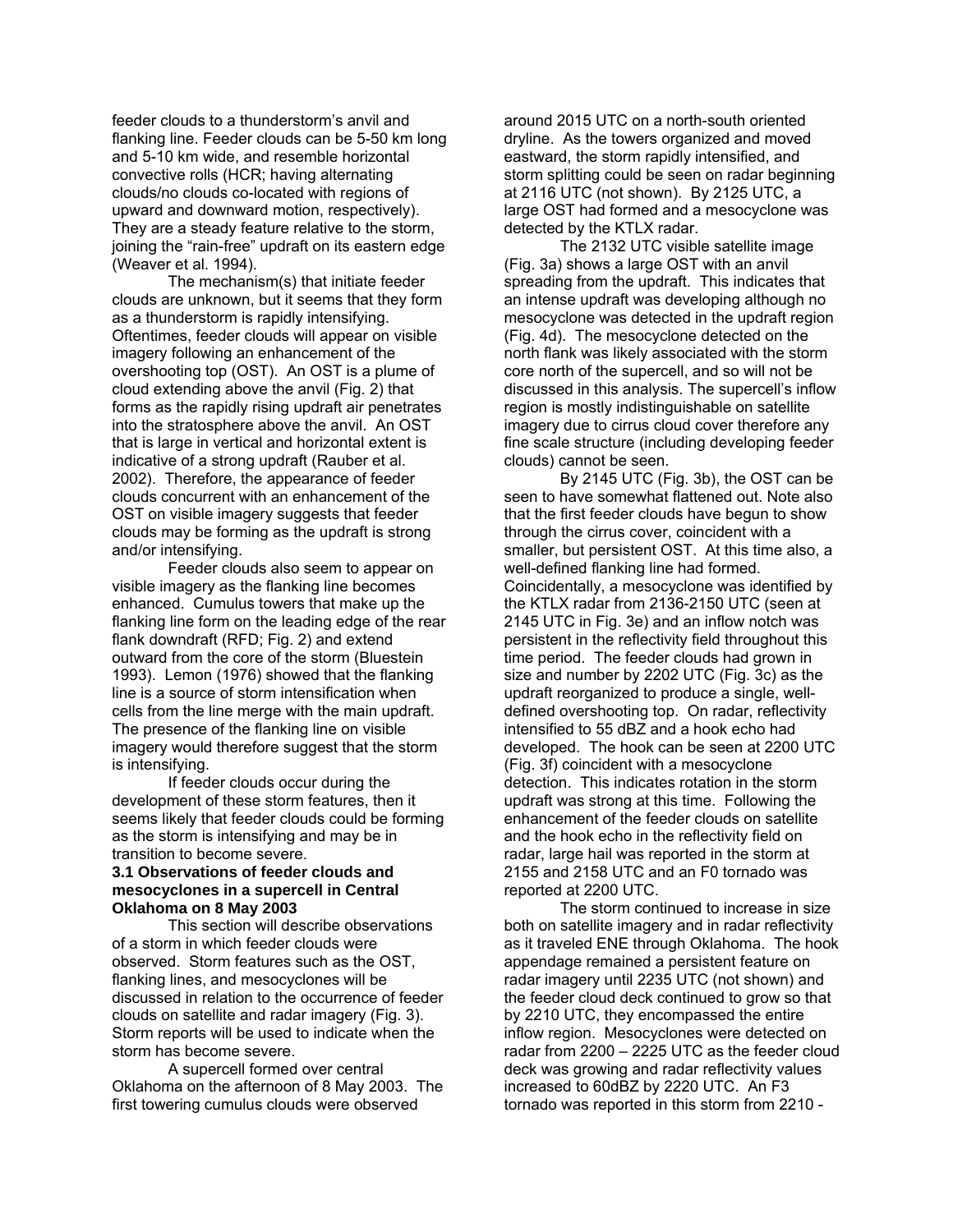2215 UTC and increased to F4 strength from 2115 – 2138 UTC. Unfortunately, soon after this time, the cirrus debris from a developing storm to the south began to mask the inflow region making it impossible to observe feeder clouds.

 From this example, we see that feeder cloud development is associated with storm intensification and that severe weather can occur in a storm shortly after feeder clouds form. The overshooting top and flanking line became enhanced on satellite imagery and the reflectivity core seen on radar imagery intensified just prior to the formation of feeder clouds. Mesocyclone detections from the MDA were observed during this intensification phase as well. These observations support the notion that the formation of feeder clouds is a response to storm intensification. We were not, however, able to establish whether feeder clouds contribute to storm intensification.

#### **4. SAMPLING AND TESTING METHODOLOGIES 4.1 Thunderstorm Selection**

 Since this study looks at the relationship between the occurrence of feeder clouds and severe weather, thunderstorms were chosen from days on which severe weather occurred. Days were chosen both in real time and from archived data. Older case days were picked based on recommendations by several severe weather research scientists and also by choosing randomly from the Storm Events database. The cases were chosen over various parts of the country during all seasons to keep the results more generalized.

Thunderstorms were selected using visible imagery prior to any analysis of storm reports. With no prior knowledge of storm severity, both severe and non-severe storms were sampled. It was important to include both storm types in order to diagnose whether feeder clouds are unique to severe thunderstorms. A storm was selected if the inflow region could be distinguished for a minimum of three RSO visible imagery scans (~15 min which allows time for storm scale features to evolve) or two images taken in normal scanning mode. It was further required that the selected storm was also quasi-steady state. Persistent storm features observed on satellite imagery (e.g. flanking line and OST) were used to make this determination. Based on these criteria, 131 storms were chosen from 24 severe weather days (Table 1).

## **4.2 Identifying Feeder Clouds, Mesocyclone Detections, and Severe Weather Reports in a Thunderstorm**

 Once a storm was chosen, it was examined to see if feeder clouds, mesocyclones, and/or severe weather occurred. Each storm was first studied utilizing visible imagery alone from the first scan the inflow region was distinguishable until it could no longer be seen clearly. A storm was tracked using the OST as a reference point. The time of each scan analyzed, characteristics of the flanking line and OST (if present), and whether feeder clouds occurred were recorded for later statistical analysis.

 A similar methodology was used for recording mesocyclones that occurred in a storm. Table 2 lists the cases used for the radar analysis. Each storm was identified on AWIPS radar output by associating the reflectivity core in time and space with its respective location on visible imagery using the lat/lon readout. The MDA output for each volume scan was then analyzed to determine which detections were mesocyclones. Similar to Trapp et al. (2005). detections were classified as mesocyclones if a circulation of strength rank-5 or greater was detected at or below 5 km above radar level, observed throughout a vertical depth ≥ 3 km, and persisted for a period longer than one radar volume scan (5 or 6 min) (for futher details see Stumpf et al. (1998) and Trapp et al. (2005)). The mesocyclone detections that met these criteria were logged with visible imagery observations of a storm. If more than one detection in a storm met these criteria, then the strongest detection was used.

 Once a storm was examined for feeder clouds and mesocyclones, storm reports were then associated with the storm to verify if it was severe in nature. Storm reports were taken from the NCDC Storm Events database and were compared in time and space using McIDAS. Each report was plotted on visible imagery using the city locator or lat/lon command on the scan that matched closest in time with the report. For a report to be associated with a storm, its location had to be in the storm core within 50 km of the parallax corrected OST. Occasionally, multiple storms occurred under an anvil even though only one OST was visible. Therefore, placing a distance constraint on the report relative to the parallax corrected OST was necessary to minimize the chance that a report was associated with a different storm core under the same anvil. Each report that matched with a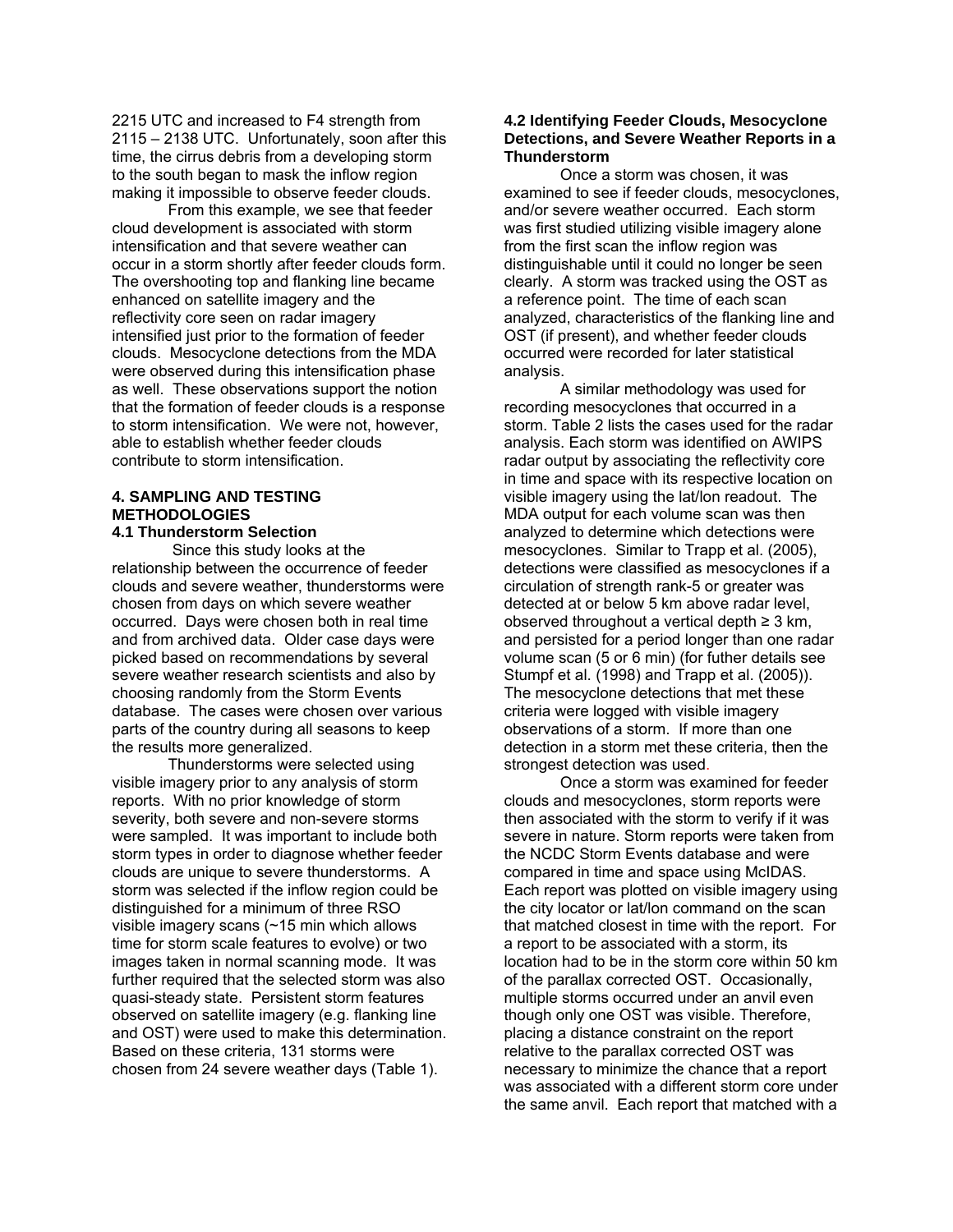storm as identified on satellite and radar imagery was recorded for later statistical analysis.

## **4.3 Scoring Methodology**

For each storm report, a "time window" (Witt et al. 1998) encompassing the report was established as a means to classify and score each satellite and radar scan (and thus any features observed on those scans) as a predictor of severe weather. This classification and scoring procedures are a statistical method of quantitatively identifying a relationship between feeder cloud signatures and severe weather. The time window included any satellite or radar scan occurring up to 30 minutes prior to the beginning time of the severe weather event, and 10 minutes after the ending time of the event. The 30 minute time period allowed for at least two visible imagery scans to be examined with sufficient lead time to predict the event. The 10 minute time period after the event was necessary to account for errors in the storm reports. If the storm report happened to fall at the end of a thirty minute gap in visible imagery, the report was not used for scoring purposes since feeder clouds can evolve on time scales much less than 30 minutes.

Table 3 is a contingency table used to classify each of these predictions. If feeder clouds were observed in a storm, each scan on which they were visible was considered a positive, or "yes" algorithm prediction of severe weather. All scans that feeder clouds were not visible were considered a negative, or "no" algorithm prediction. An observed event is defined as a scan that falls within the time window of a severe weather report ("yes" event) or a scan that occurs outside the time window ("no" event).

Each "yes" algorithm prediction during the time window was considered a *hit* (classified as contingency "a"). Each "no" algorithm prediction within the time window was considered a *miss* (contingency "c"). If no severe weather was reported but feeder clouds were observed, or if feeder clouds were observed in a storm outside the time window of a severe weather report, then each scan was considered a *false alarm* (FA; contingency "b"). If no severe weather was reported, and no feeder clouds were observed in a storm, then each scan was considered a *correct no prediction* (CNP; contingency "d").

The same classification scheme was used to evaluate mesocyclone detections as well as for the combined detections by feeder cloud signatures and mesocyclone detections.

Combined detections are defined in this study as a satellite imagery scan that occurs at the same time or within three minutes of a radar imagery scan. Additional combined detections are tallied for each satellite and radar scan that occurs more than 3 minutes apart from another. An example of how each satellite and radar scan is classified is illustrated in Table 4. The portion highlighted in blue includes the scans that fall within the (-30, +10) time window.

Each category from Table 3 was then tallied and the probability of detection (POD), false alarm rate (FAR), and critical success index (CSI) were calculated using the following relationships:

| $POD = a / (a + c)$     | (1) |
|-------------------------|-----|
| $FAR = b / (a + b)$     | (2) |
| $CSI = a / (a + b + c)$ | (3) |
| --------                |     |

The POD, FAR, and CSI are skill scores used to quantitatively identify any relationship between the occurrence of feeder clouds and severe weather as well as to evaluate each storm feature as a potential predictor of severe weather separately, and together to see which has the most predictive skill.

## **5. RESULTS**

 The classification of predictions for feeder cloud signatures are summarized in Fig. 4. From the 131 storms chosen for this study, a total of 1238 visible imagery scans were classified using Table 3. The classification yielded 269 hits (21.7% of all visible imagery scans), 81 false alarms (FA; 6.5%), 497 misses (40.1%), and 391 correct "no" predictions (CNP; 31.6%). From these results, we see that a considerable number of severe weather events were not predicted by feeder cloud signatures since 40.1% of all visible imagery scans were classified as missed predictions and 21.7% were hits. Therefore, it is clear that feeder clouds are not a necessary condition for severe weather to occur in a storm. Combining the misses and CNP categories, we see that 71.7% of all storms did not produce feeder clouds. This implies that in general, feeder clouds may not be a commonly seen feature in thunderstorms.

 As seen in Fig. 5, feeder cloud signatures score relatively low in overall prediction of severe weather (POD = 35.1% and CSI = 31.8%). Clearly, feeder cloud signatures are not very good at predicting all severe weather. However, the low FAR (23%) suggests that if feeder clouds *are* observed in a storm, there is a good chance (77%) that severe weather will occur within 30 min of that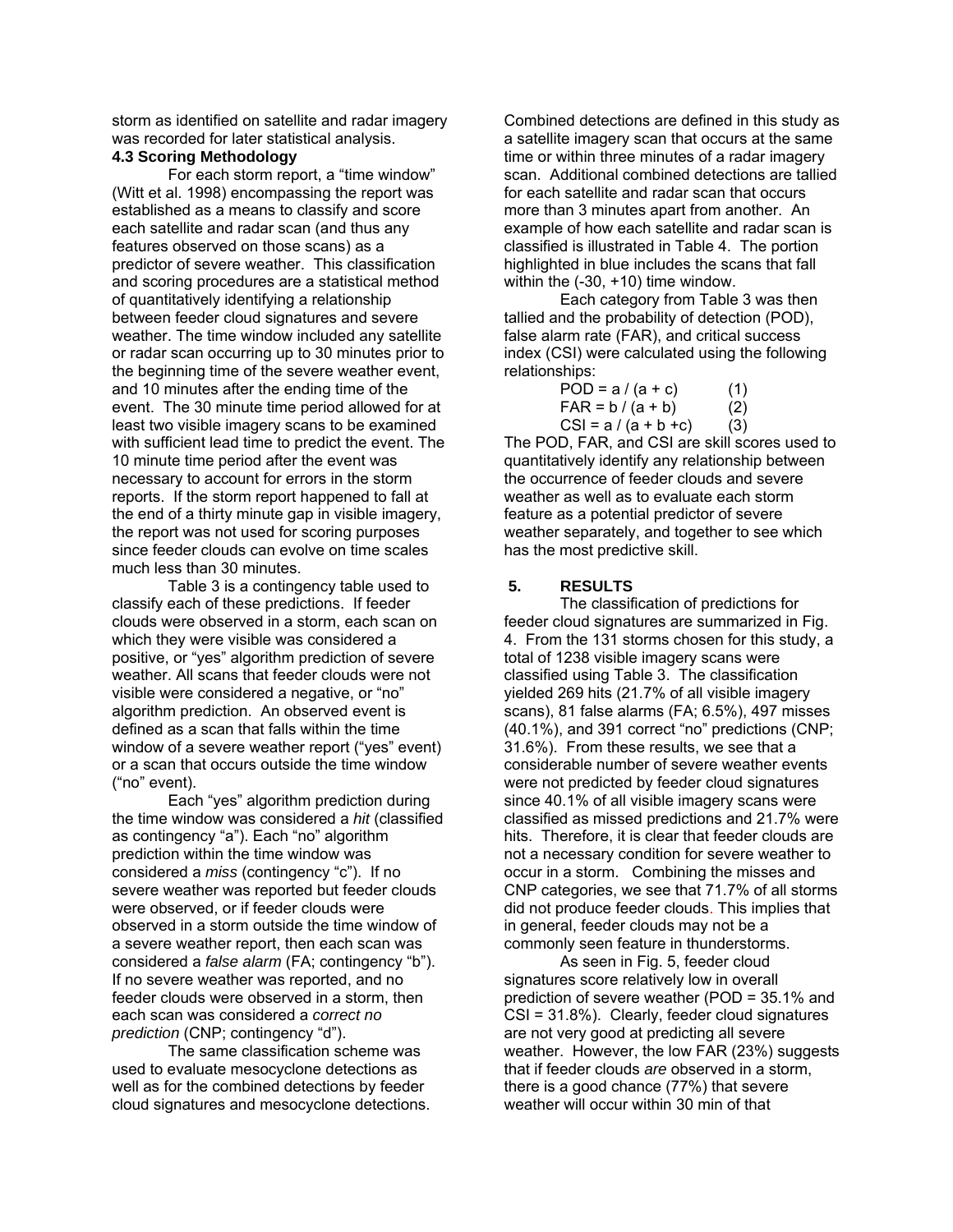observation. In those cases, the storm has a high probability of producing severe weather shortly after the occurrence of feeder clouds. This result supports the notion that feeder clouds may be associated with intensification in some storms since they often form as the storm transitions from non-severe to severe.

 The classification of predictions by the MDA is summarized in Fig. 6. From the subset of 9 cases, 46 storms were examined for mesocyclone detections and 899 radar volume scans were classified using the criteria described in section four. The classification yielded 322 hits (35.8% of all radar scans), 46 false alarms (5.1%), 356 misses (39.6%), and 175 CNP (19.5%). Again, there were a high percentage of misses (39.6%) indicating that the majority of severe weather that occurred was not predicted by the MDA. Similar to feeder cloud signatures, it is suggested that mesocyclones are not necessary for a storm to produce severe weather. Combining misses with CNP we see that 59.1% of all radar scans did not have mesocyclones, implying that mesocyclones are not common to all storms in the study.

 Fig. 7 summarizes the skill scores for predictions by the MDA. The MDA outperforms feeder cloud signatures since the POD (47.5%) and CSI (44.5%) are higher. The FAR (12.5%) is lower, suggesting that if a mesocyclone is detected in a storm, there is a higher likelihood (87.5%) compared to feeder clouds (77%) that severe weather will occur within 30 min. These results suggest that the MDA has skill in predicting severe weather.

 The 9 cases (46 storms) analyzed using radar imagery were combined with the results for the same 9 cases from the satellite analysis to classify and score combined detections. A total of 906 combined visible imagery and radar comparisons were classified, and the results are summarized in Fig. 8. The classification yielded 402 hits (44.4% of combined detections), 71 FA (7.8%), 285 misses (31.5%), and 148 CNP (16.3%). For this classification, 52.2% of combined detections saw mesocyclone detections and/or feeder cloud signatures meaning that these features were observed in over half the storms examined in this section. The percentage of hits (44.4%) is higher than the percentage of misses (31.5%), meaning that the combined detections have diagnosed more severe weather events than either the occurrence of feeder clouds or mesocyclone detections did alone. These preliminary results based on a small data set are

encouraging; however, a 44.4% hit ratio means that numerous severe weather events were still not predicted. This result further supports the notion that a storm can produce severe weather without the presence of feeder clouds or mesocyclones.

 On the whole, combined detections outperformed both feeder cloud signatures and mesocyclone detections as sole predictors of severe weather. As seen in Fig. 9, the POD (58.5%) and CSI (53%) have improved by 10- 20% meaning that the combination of feeder cloud signatures and mesocyclone detections has more skill in predicting all types of severe weather than as separate predictors. The low FAR (15%) indicates that when feeder clouds, mesocyclone detections, or both storm features are observed on satellite and/or radar, there is an 85% likelihood that severe weather will occur within 30 min. The FAR for the combined detections is 2.5% worse than that for MDA detections alone, and 7% better than that calculated for feeder cloud signatures. However, all three methods have reasonably low FAR's.

For further confirmation, a simple twosample hypothesis test was run on the MDA results alone versus the combined MDA and feeder cloud results. The test showed that there is sufficient evidence to conclude that both the POD and CSI for the combined data set is significantly higher than those for the MDA alone, at a 1% level of significance. Since the MDA is currently utilized during warning operations as a predictor of severe weather, it is suggested that adding feeder cloud signatures to warning operations may be a useful adjunct to the MDA when diagnosing a storm's potential to produce severe weather.

 Fig. 10 is a summary of the skill scores for feeder cloud signatures, MDA detections, and combined detections. The results from this analysis indicate that combined detections are the most skilled predictors of severe weather in terms of POD and CSI. In terms of FAR, MDA seems best, but considering the limited size of the radar dataset, perhaps not significantly so. The FAR for the combined detections may be worse than the MDA (by 2.5%), but the POD and CSI are 10-20% higher than both feeder cloud signatures and MDA detections. Therefore, by using feeder cloud signatures in combination with mesocyclone detections from the MDA, the likelihood that severe weather will be accurately predicted with some lead time is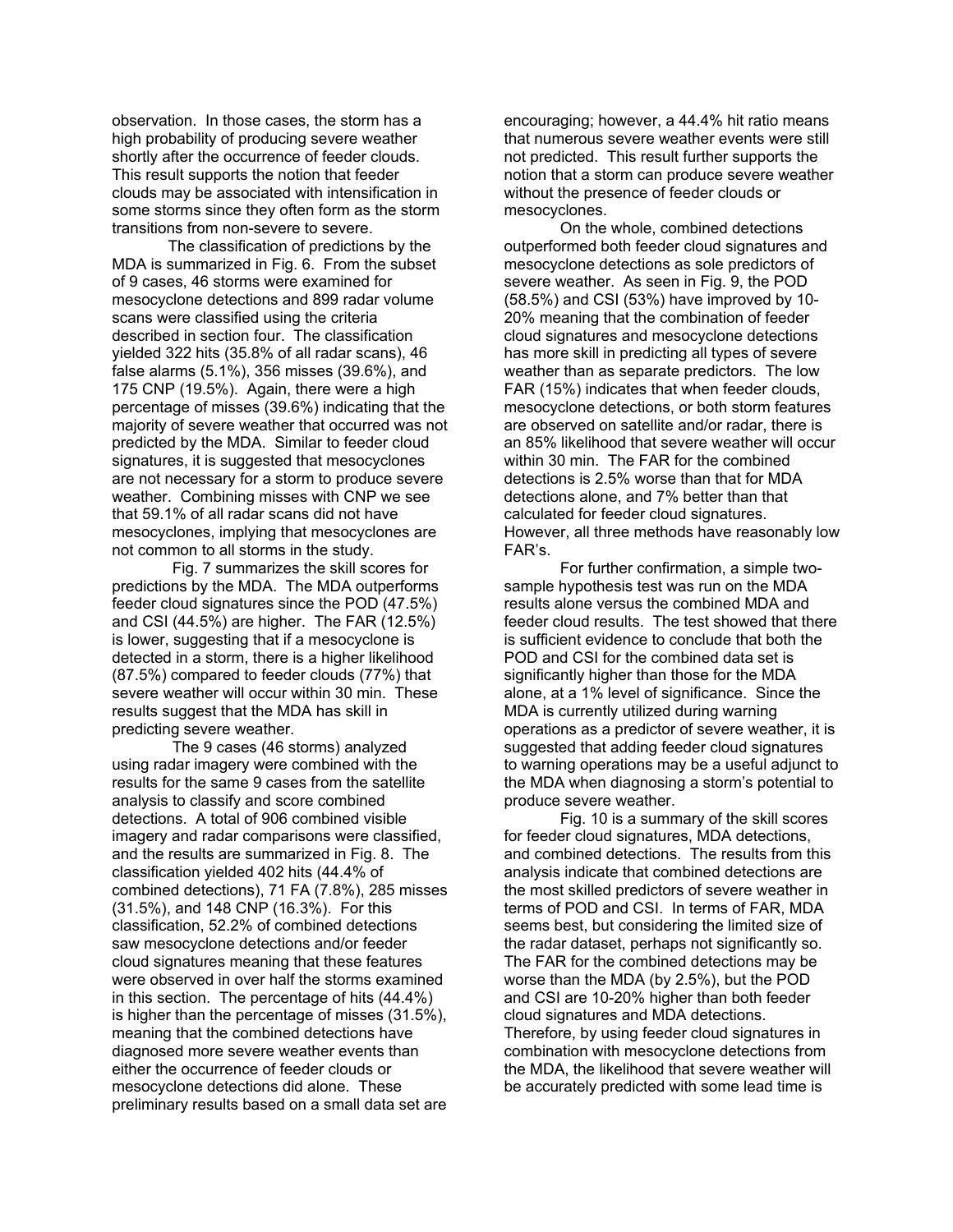better than by using either storm feature as separate predictors.

# **6. CONCLUSIONS AND SUGGESTIONS FOR FUTURE WORK**

# **6.1 Conclusions**

Based on observations taken of feeder clouds, mesocyclone detections from the Mesocyclone Detection Algorithm (Stumpf et al. 1998) and severe weather reports in a storm, this study has established a relationship between the occurrence of feeder clouds and severe thunderstorms. We have shown: a) Combining the qualitative analysis of the occurrence of feeder clouds in severe thunderstorms (described in section three) with the quantitative results described section five supports the hypothesis that feeder clouds are an indication that a storm is rapidly intensifying and may produce severe weather soon thereafter. Feeder clouds are not necessary for severe weather to occur, but there is evidence to put forward the idea that they are a response to the intensification of some non-severe storms as they transition to become severe storms. Since storms with feeder clouds are more likely (77%) to produce severe weather within 30 minutes, it is suggested that there is a likely relationship between the two storm features.

b) Adding feeder cloud signatures to the MDA during severe weather operations will improve forecasters' skill in warning for severe weather. By correlating the occurrence of feeder clouds with severe weather reports, this study found that feeder cloud signatures have low skill in predicting severe weather (POD = 35.1% and CSI = 31.8%) but the FAR (23%) suggests that if feeder clouds are observed in a storm, there is a 77% chance that severe weather will occur within 30 min. Feeder clouds were observed in only 28.3% of the storms analyzed for this study, therefore they may not be common to all thunderstorms. The low POD and CSI imply that feeder clouds are not necessary for severe weather to occur, but the high probability that severe weather will occur when they are observed suggests that they have predictive value.

 In comparison to the skill of the MDA at predicting severe weather (POD = 47.5%, CSI = 44.5%, and FAR = 12.5%), feeder cloud signatures were outperformed in all three categories. Furthermore, combined detections outperformed both feeder cloud signatures and mesocyclone detections as sole predictors of severe weather. The POD (58.5%) and CSI

(53%) for combined detections represents a 10- 20% improvement, meaning that the combination of feeder cloud signatures and mesocyclone detections has more skill in predicting all types of severe weather than each have as separate predictors. The low FAR (15%) indicates that when feeder clouds, mesocyclone detections, and/or both storm features are observed on satellite and/or radar, there is an 85% likelihood that severe weather will occur within 30 min. Therefore, a quick check for feeder cloud signatures on visible satellite imagery would seem to be a useful adjunct to radar imagery in the warning decision making cycle.

#### **6.2 Suggestions for Future Work**

 It would be interesting to obtain radar data for all 24 cases in order to provide a more comprehensive comparison between the satellite and radar imagery used in this study. It might also be beneficial to expand the current satellite database (and subsequently the radar database) to include more storms in mountainous and coastal regions which were not well represented in this study.

 Recalculating the POD, FAR, and CSI for the feeder cloud signatures according to severe weather type and strength may provide information on what type of severe weather occurs most often in storms with feeder clouds and whether feeder cloud signatures are better at predicting a certain type/strength of severe weather.

 It may also be beneficial to try time windows of different lengths in order to obtain a more comprehensive evaluation (Witt et al. 1998) since the time window used in this study was a first guess at identifying a time correlation between the formation of feeder clouds and severe weather.

 Field research efforts could be used to diagnose the state of the atmosphere during times when feeder clouds are present or developing to discover how/why feeder clouds form. In-situ observations would help increase our understanding of feeder cloud evolution in a thunderstorm from a ground-based perspective.

 Lastly, if high resolution numerical models are able to reproduce feeder clouds, the output might be useful in diagnosing the mechanisms that lead to their formation in relation to storm intensification. By simulating supercells with initial conditions that are conducive to feeder cloud development, we might be able to discover whether feeder clouds are solely a response to rapid intensification of a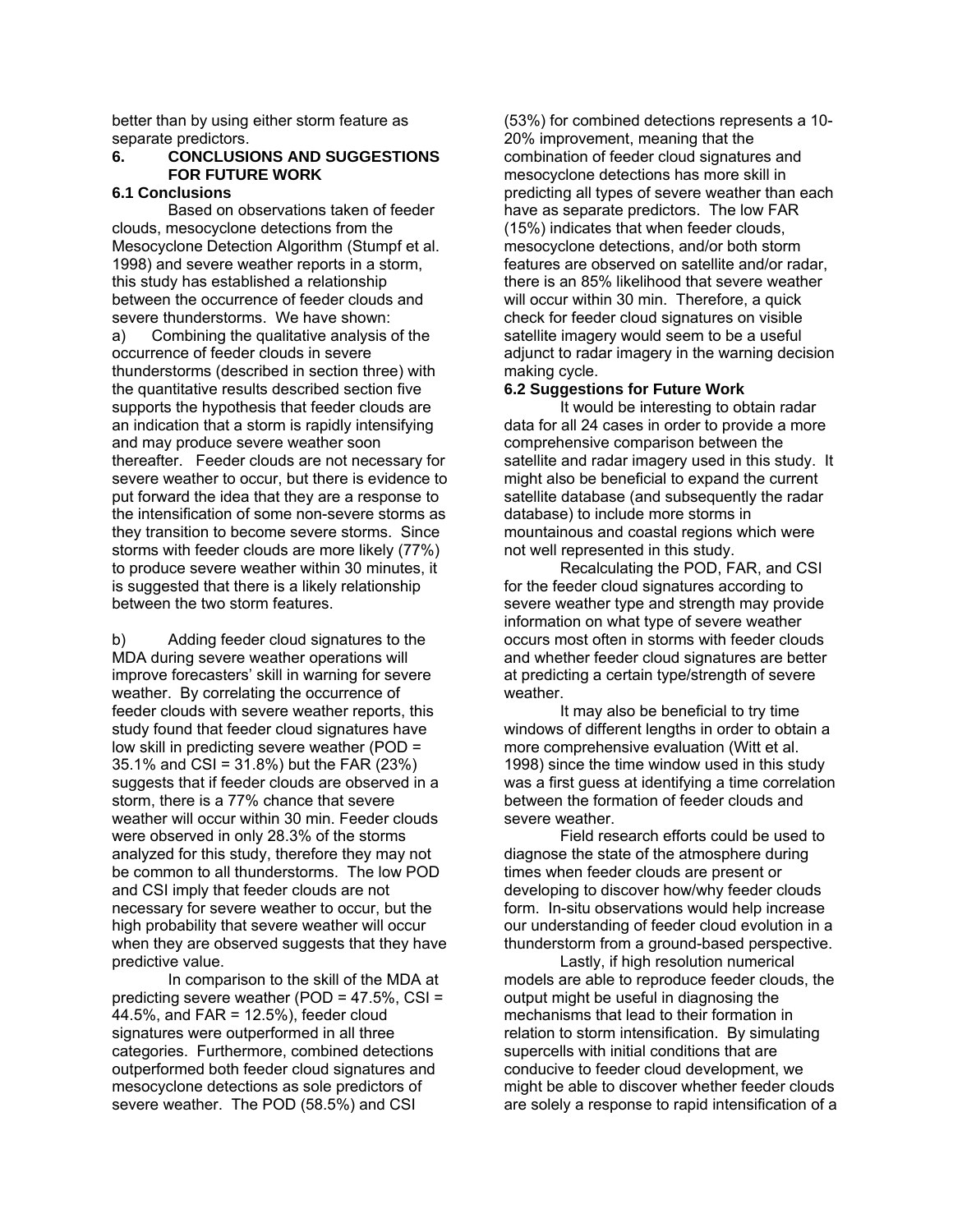storm, or if their underlying structure similar to that of HCR's somehow contributes to storm intensification. Field observations, combined with high resolution model analysis, seem the next logical step toward understanding these storm features.

## **7. REFERENCES**

Atkins, N. T., R. M. Wakimoto, and C. L. Ziegler, 1998: Observations of Finescale Structure of a dryline during VORTEX 95. Mon. Wea. Rev., 126, 525-550.

Bluestein, H. B., 1993: Synoptic-Dynamic Meteorology in Midlatitudes. Oxford University Press, 594 pp.

Burgess, D. W., 1976: Single-Doppler radar vortex recognition. Part I: Mesoscale signatures. Preprints, 17th Conf. on Radar Meteorology, Seattle, WA, Amer. Meteor. Soc., 97-103.

R. J. Donaldson, T. Sieland, and J. Hinkelman, 1979: Final Report on the Joint Doppler Operational Project (JDOP 1976-1978). Part I: Meteorological Applications. NOAA Tech. Memo. ERL NSSL-86, NOAA, Boulder, CO, 84 pp. [NTIS PB80-107/88/AS.]

Jones, I. A., K. M. McGrath, and J. T. Snow, 2004: Association between NSSL Mesocyclone Detection Algorithm-Detected vortices and tornadoes. Wea. Forecasting, 19, 872-890. Kidder, S. Q. and T. H. Vonder Haar, 1995: Satellite Meteorology: An Introduction. Academic Press, 466 pp.

Klemp, J. B., R. B. Wilhelmson, and P. S. Ray, 1981: Observed and numerically simulated structure of a mature supercell thunderstorm. J. Atmos. Sci., 38, 1558-1580.

Lemon, L. R., 1976: The flanking line, a severe thunderstorm intensification source. J. Atmos. Sci, 33, 686-694.

R. J. Donaldson, Jr., D. W. Burgess, and R. A. Brown, 1977: Doppler radar application to severe thunderstorm study and potential realtime warning. Bull. Amer. Meteor. Soc., 58, 1187-1193.

and C. A. Doswell, III, 1979: Severe thunderstorm evolution and mesocyclone structure as related to tornadogenesis. Mon. Wea. Rev., 107, 1184-1197.

Mitchell, E. D., S. V. Vasiloff, G. J. Stumpf, A. Witt, M. D. Eilts, J. T. Johnson, and K. W. Thomas, 1998: The National Severe Storms Laboratory Tornado Detection Algorithm. Wea. Forecasting, 13, 352-366.

\_\_\_, 2001: Severe local storms forecasting. Severe Convective Storms, Meteor. Monogr., No. 50 Amer. Meteor. Soc., 433-480.

\_\_\_, 1986: Convective scale interaction: Arc cloud lines and the development and evolution of deep convection. Ph.D. thesis, Dept of Atmospheric Science, Colorado State University, 197 pp.

Rauber, R. M., J. E. Walsh, and D. J. Charlevoix, 2002: Severe and Hazardous Weather. Kendhall/Hunt Publishing Company, 616 pp.

Stumpf, G. J., A. W. Witt, E. D. Mitchell, P. L. Spencer, J. T. Johnson, M. D. Eilts, K. W. Thomas, and D. W. Burgess, 1998: The National Severe Storms Laboratory Mesocyclone Detection Algorithm for the WSR-88D. Wea. Forecasting, 13, 304-326.

Trapp, R. J., G. J. Stumpf, and K. L. Manross, 2005: A reassessment of the percentage of tornadic mesocyclones. Wea. Forecasting, 20, 680-687.

\_\_\_, J. F. W. Purdom, and K. J. Szoke, 1994: Some mesoscale aspects of the 6 June 1990 Limon, Colorado, tornado case. Wea. Forecasting, 9, 45-61.

and \_\_\_, 1995: An interesting mesoscale storm-environment interaction observed just prior to changes in severe storm behavior. Wea. Forecasting, 10, 449-453.

and D. Lindsey, 2004: Some frequently overlooked severe thunderstorm characteristics observed on GOES imagery: A topic for future research. Mon. Wea. Rev., 132, 1529-1533.

Weckwerth, T. M., J. W. Wilson, and R. M. Wakimoto, 1996: Thermodynamic variability within the convective boundary layer due to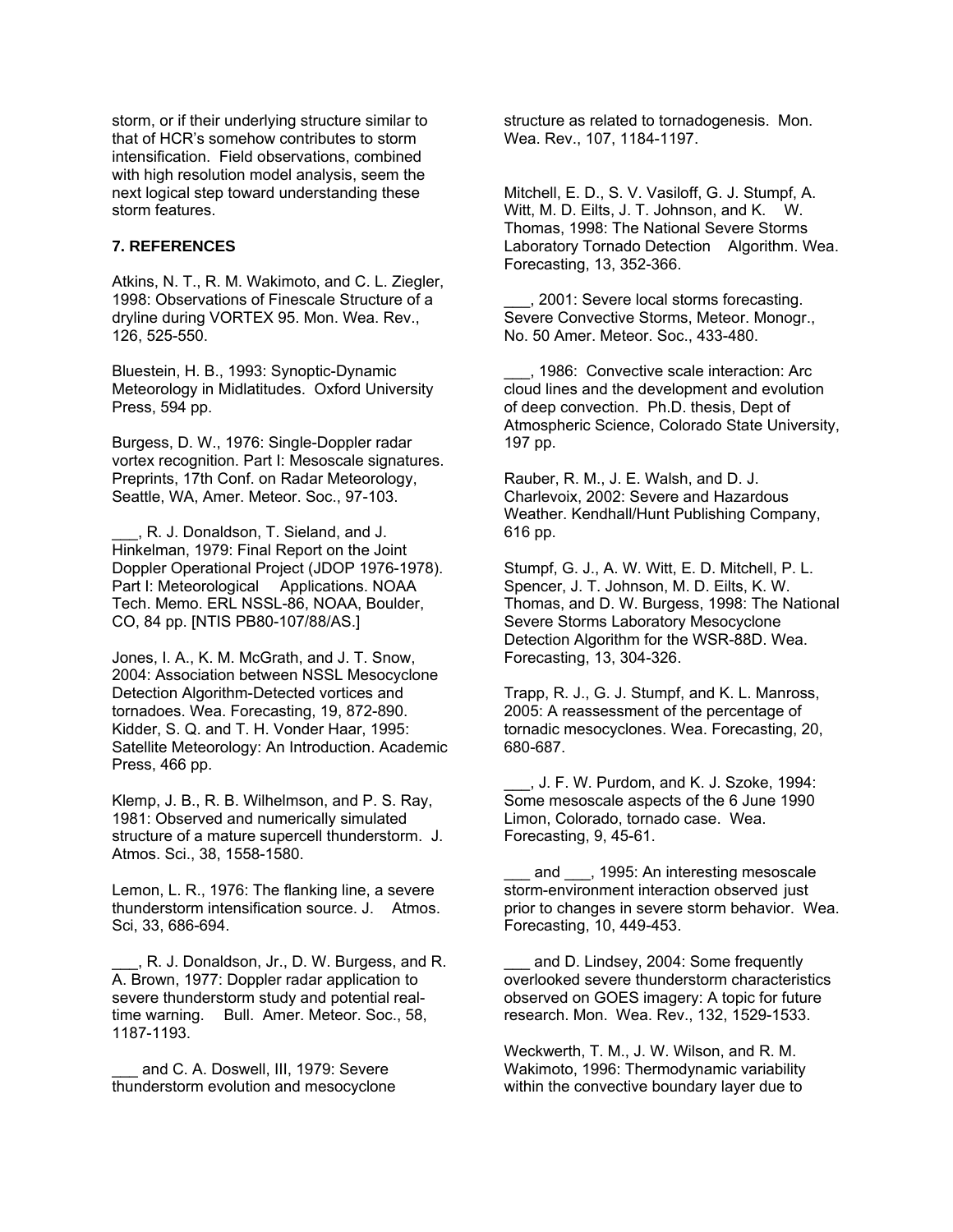horizontal convective rolls. Mon. Wea. Rev., 124, 769-784.

\_\_\_, 2000: The effect of small-scale moisture variability on thunderstorm initiation. Mon. Wea. Rev., 128, 4017-4030.

Wilson, J. W., G. B. Foote, N. A. Crook, J. C. Fankhauser, C. G. Wade, J. D. Tuttle and C. K. Mueller, 1992: The role of boundary-layer convergence zones and horizontal convective rolls in the initiation of thunderstorms: A case study. Mon. Wea. Rev., 120, 1785-1815.

Witt, A., M. D. Eilts, G. J. Stumpf, E. D. Mitchell, J. T. Johnson, and K. W. Thomas, 1998: Evaluating the performance of WSR-88D severe storm detection algorithms. Wea. Forecasting, 13, 513-518.

Wood, V. T., R. A. Brown, and D. W. Burgess, 1996: Duration and movement of mesocyclones associated with southern Great Plains thunderstorms. Mon. Wea. Rev., 124, 97-101.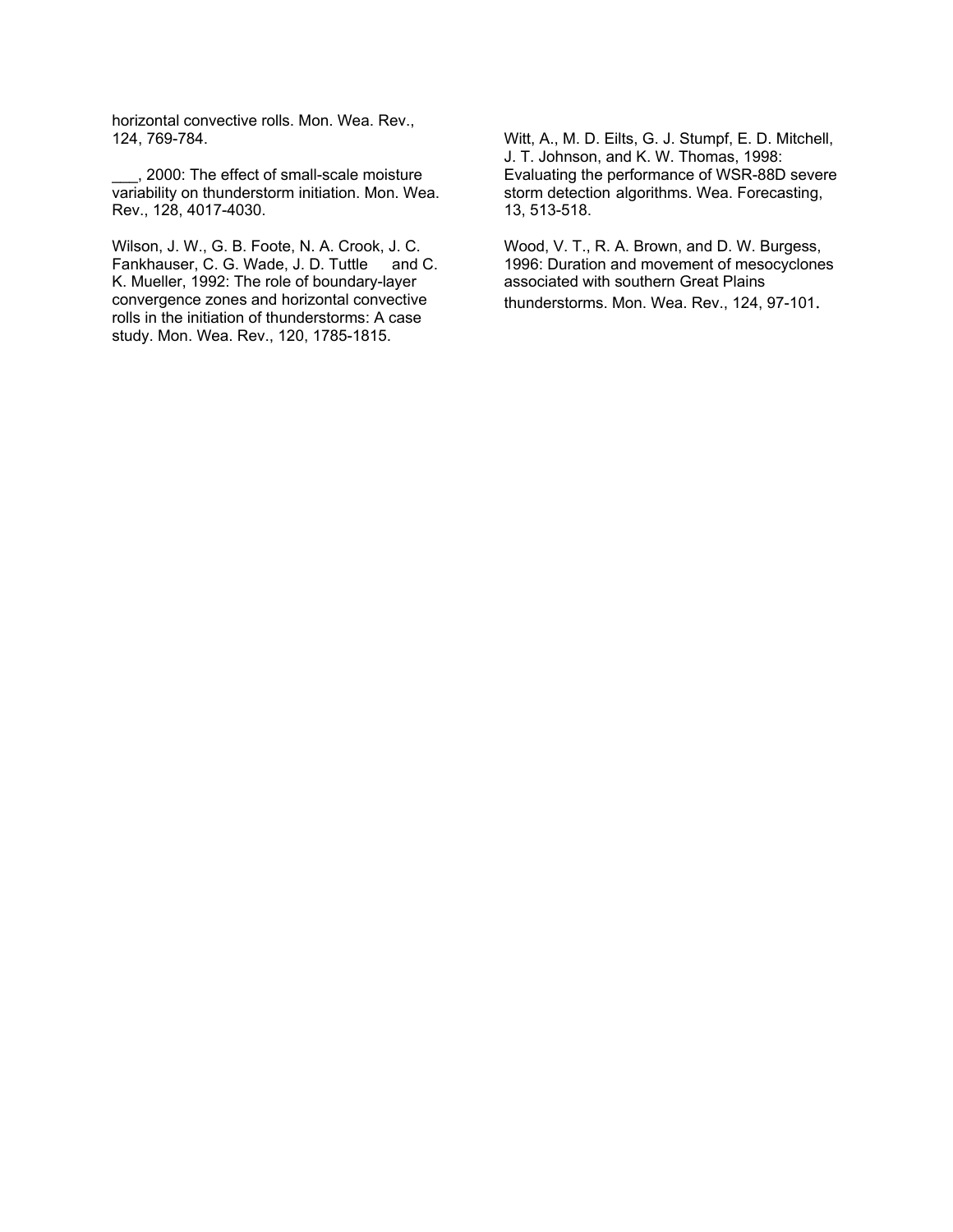# **8. FIGURES AND TABLES**



Fig. 1. Visible satellite imagery taken on 7 June 2005 at 2325 UTC, 2332 UTC, and 2340 UTC over SE South Dakota. Arrows denote the location of feeder clouds.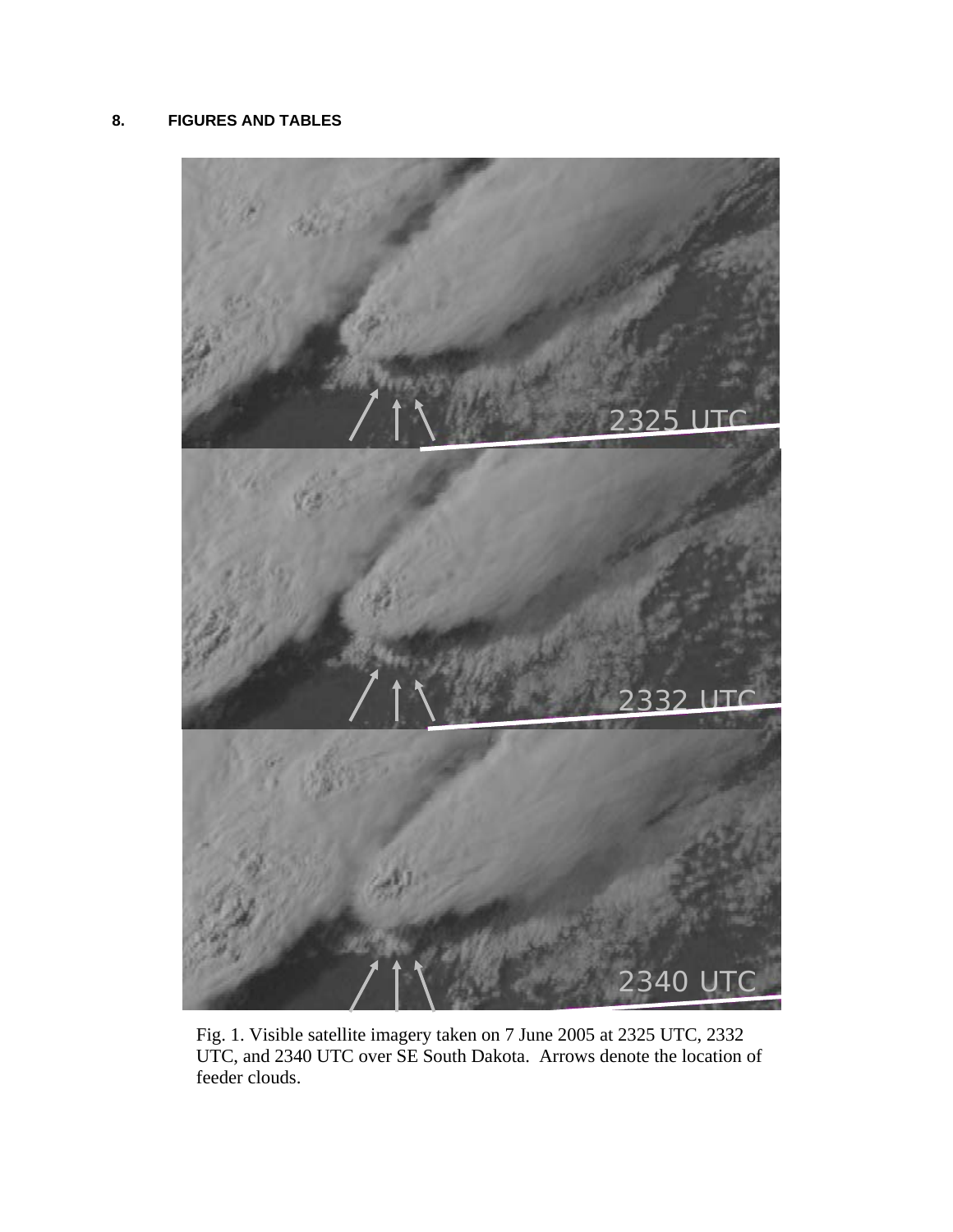

Fig. 2. Schematic diagram of a supercell thunderstorm showing a plan view of (left) an idealized, base-reflectivity radar echo, the RFD and gust front (depicted by the cold front symbol) and (right) a satellite representation of the same storm showing feeder clouds in relation to the flanking line and anvil of a supercell thunderstorm. Adapted from Weaver and Lindsey, (2004).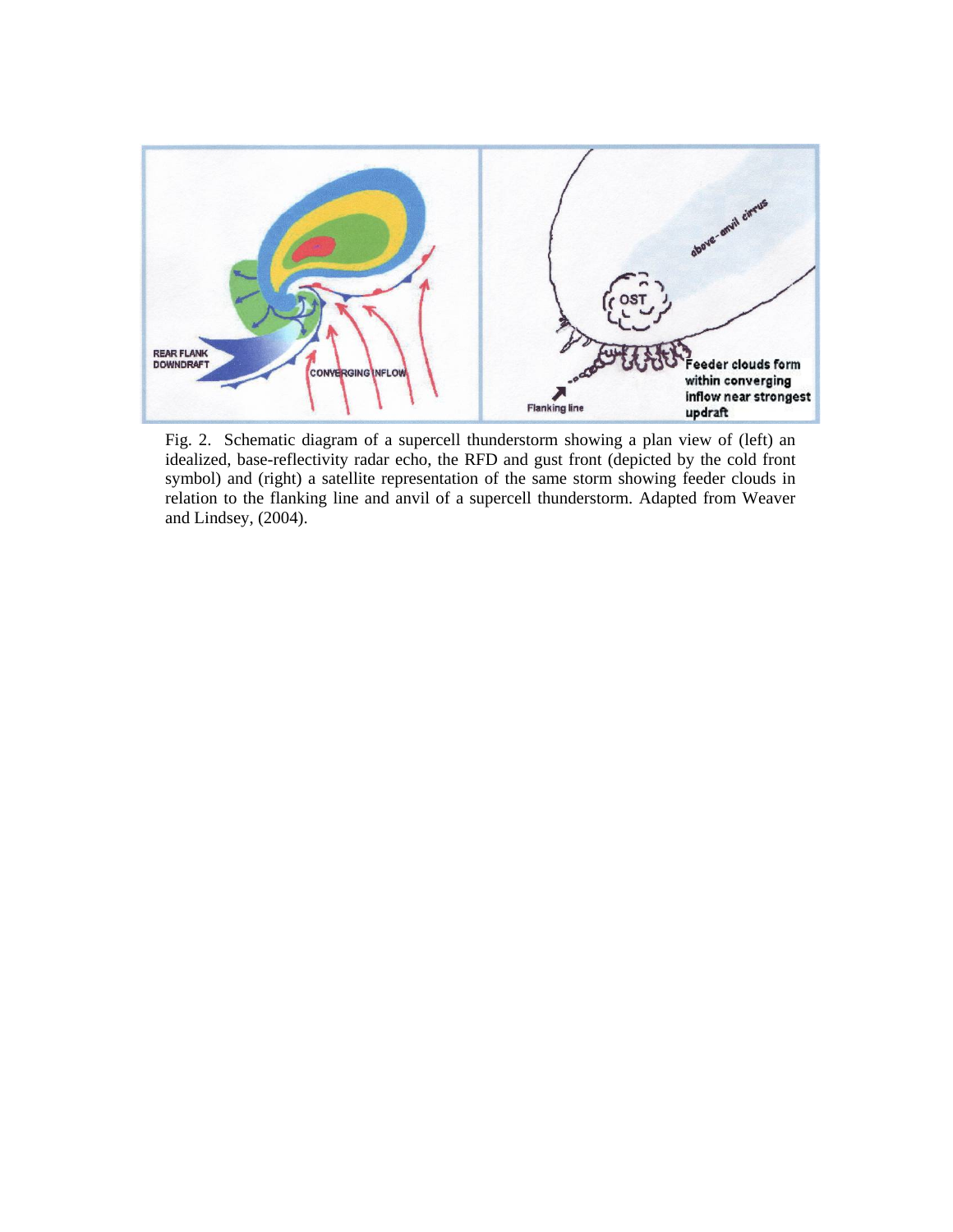

Fig. 3. GOES-12 1 km visible images (left) and base reflectivity from KTLX (right) of the supercell in central Oklahoma 8 May 2003. Feeder clouds are denoted by the cyan arrows and mesocyclone detections are denoted as the yellow circles. The white arrow denotes the region of the inflow notch.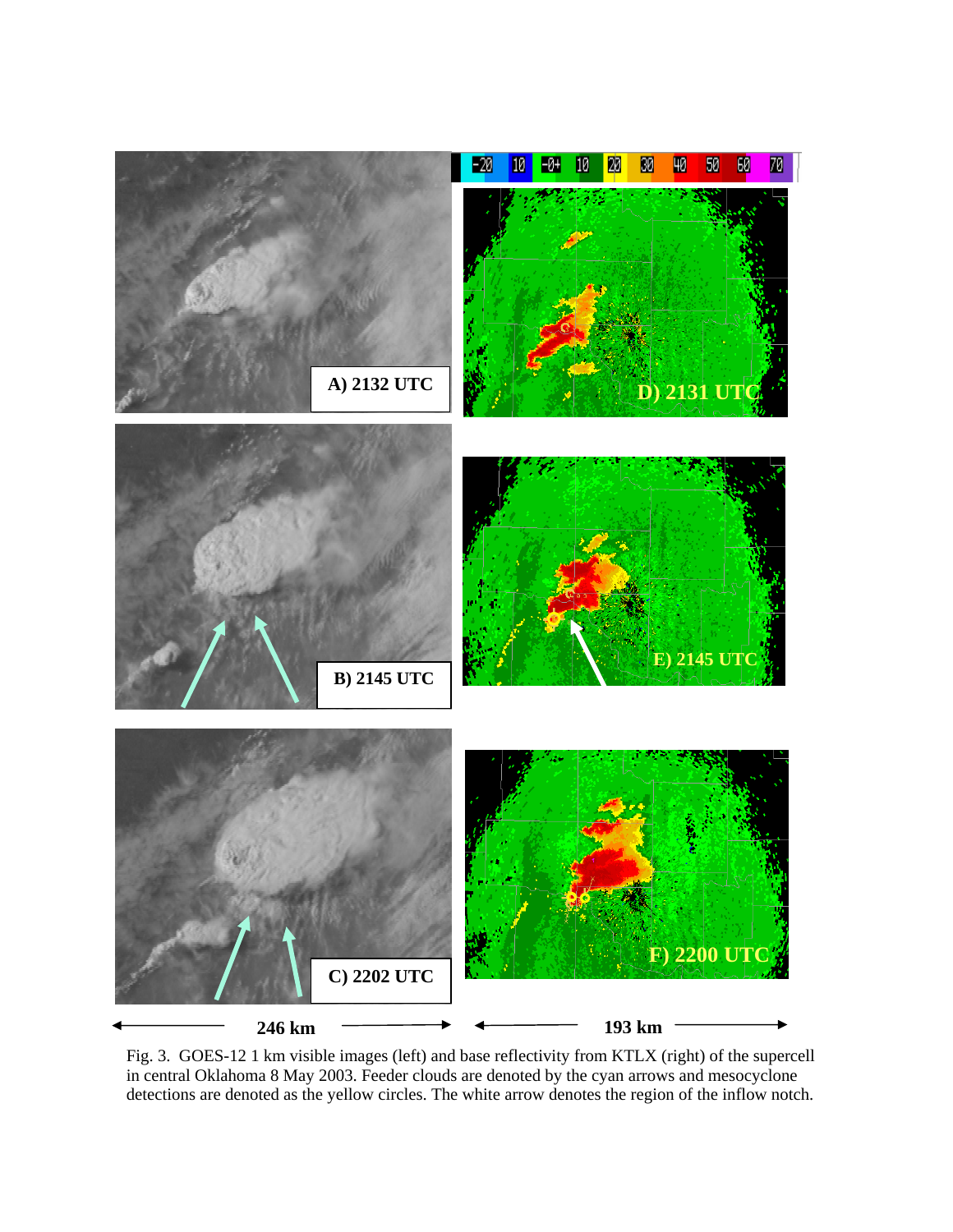

Fig. 4. Summary for severe weather predictions utilizing the occurrence of feeder clouds as a sole predictor.



Fig. 5. Skill scores for the utilization of feeder clouds as sole predictors of severe weather. POD, FAR, and CSI are defined by Eqs. (1-3), respectively.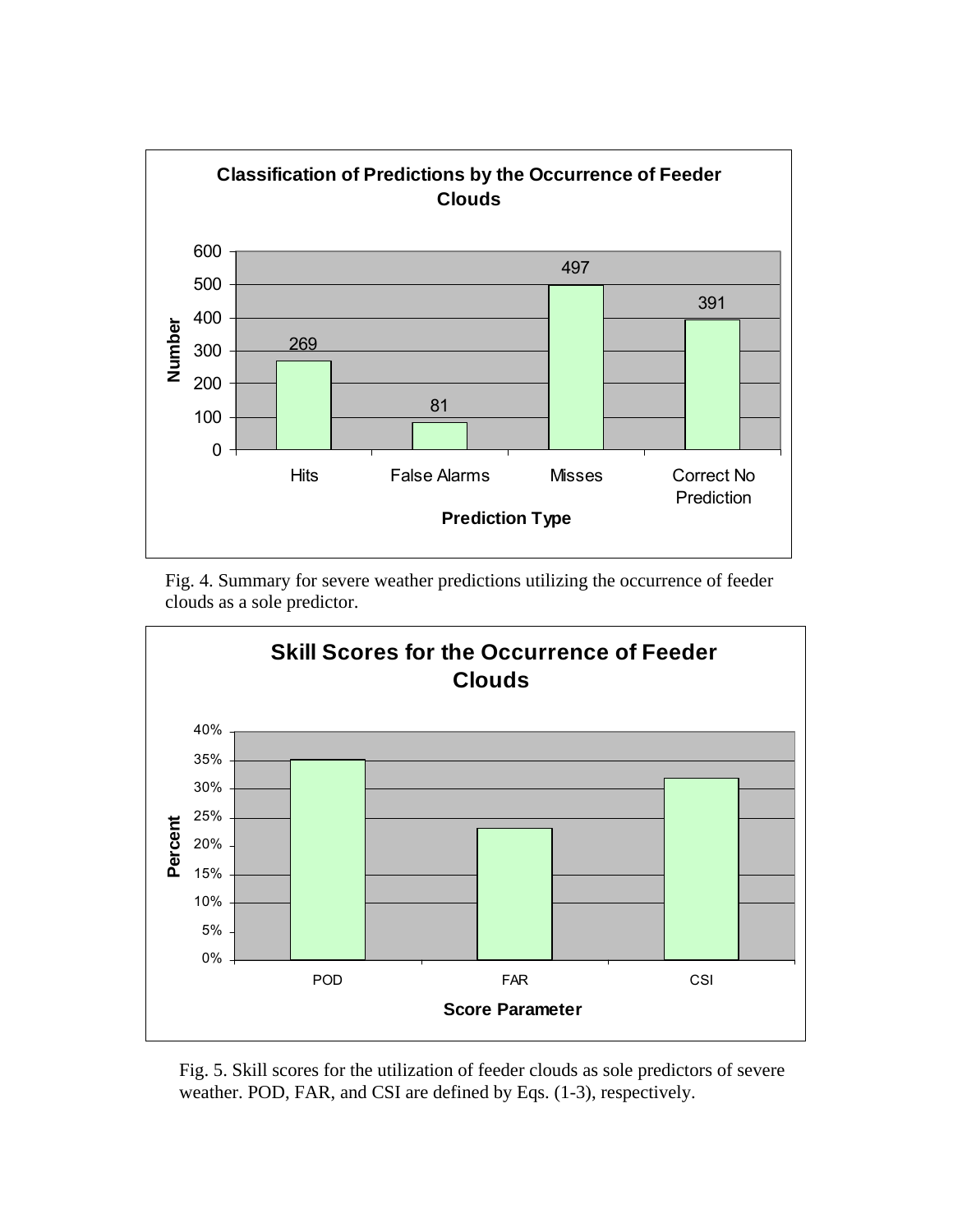

Fig. 6. Summary for severe weather predictions utilizing mesocyclone detections from the MDA as sole predictors.



Fig. 7. Skill scores for the utilization of mesocyclone detections from the MDA as sole predictors of severe weather. POD, FAR, and CSI are defined by Eqs. (1-3), respectively.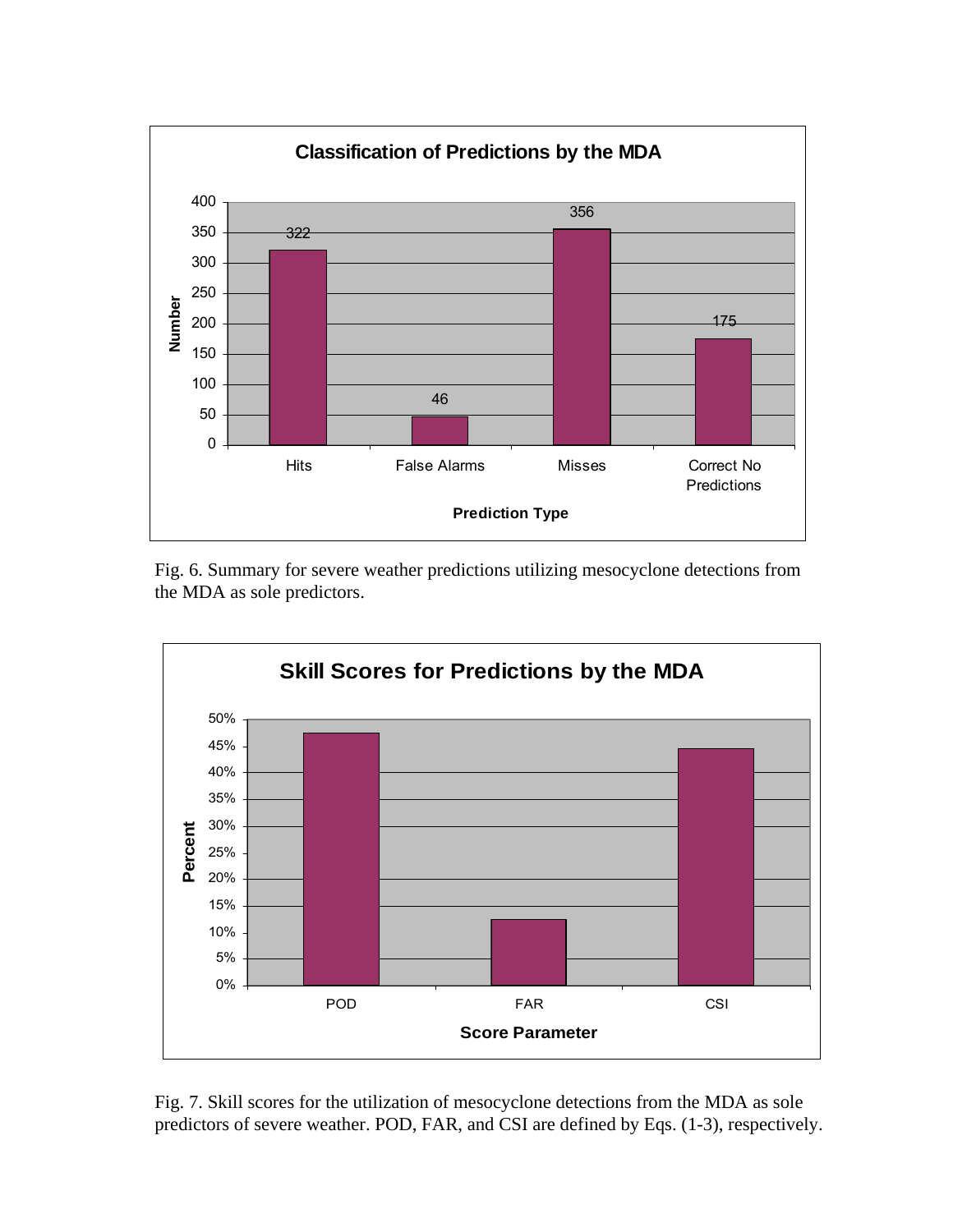

Fig. 8. Summary for severe weather predictions utilizing combined detections.



Fig. 9. Skill scores for the utilization of combined detections as predictors of severe weather. POD, FAR, and CSI are defined by Eqs. (1-3), respectively.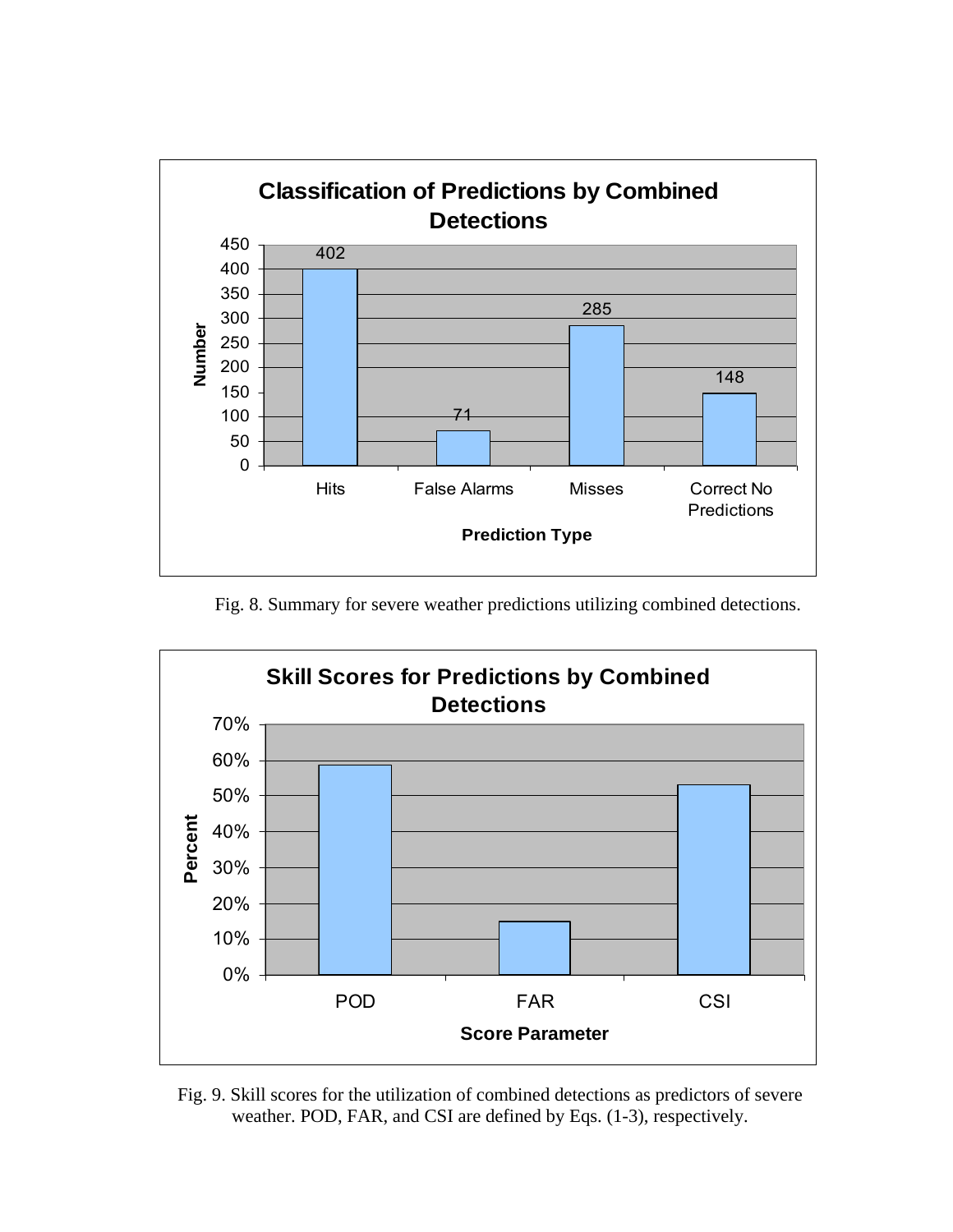

Fig. 10. Summary of skill scores for all three predictors of severe weather. POD, FAR, and CSI are defined by Eqs. (1-3), respectively.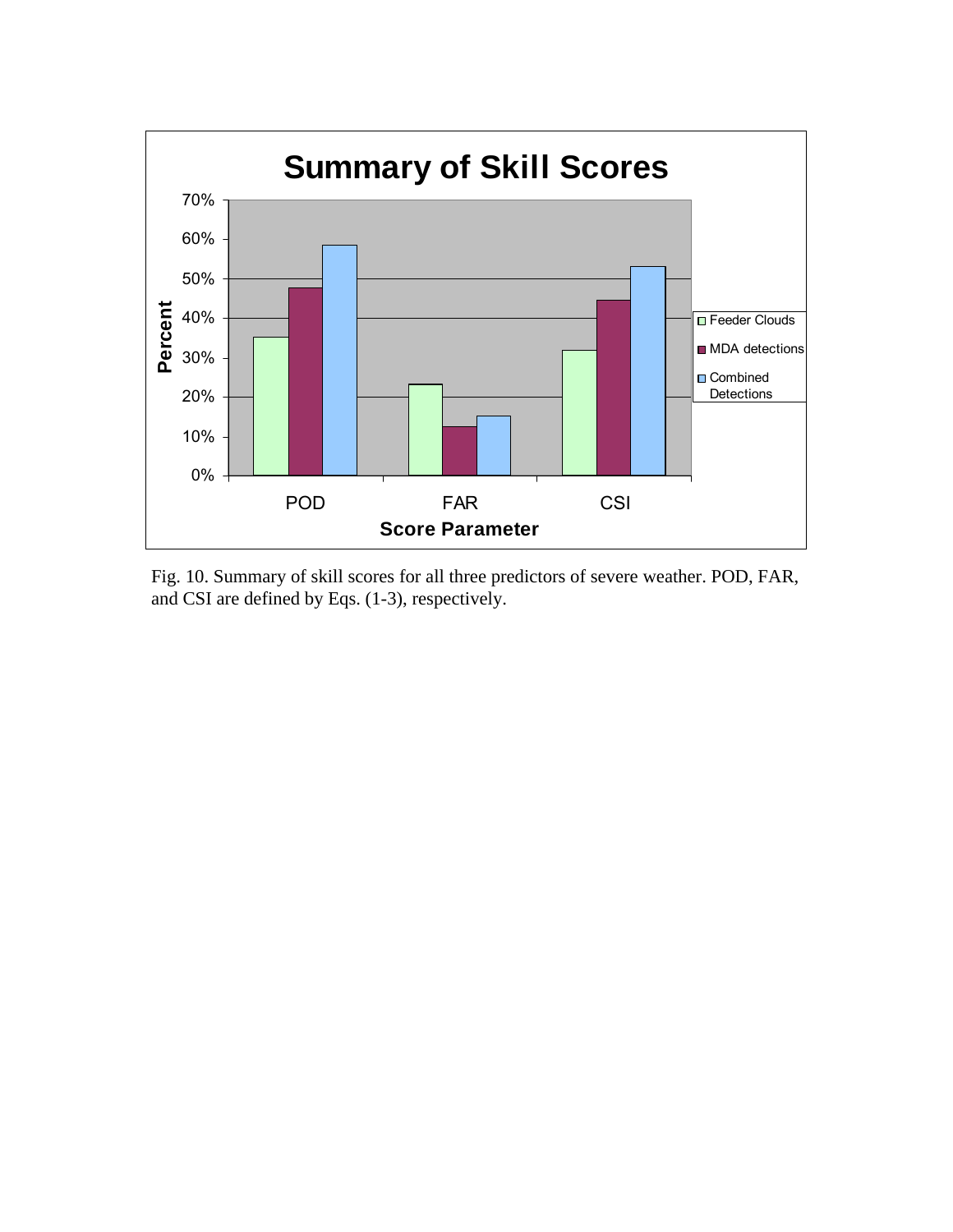| <b>Date</b>  | <b>Number of Storms</b> | <b>Thunderstorm Location by State</b>        |
|--------------|-------------------------|----------------------------------------------|
| 22-May-96    |                         | Nebraska, Wyoming, and Colorado              |
| 27-May-97    | 6                       | Texas, Louisiana, and Arkansas               |
| 16-Apr-98    | 6                       | Kentucky, Tennessee, and Mississippi         |
| $2-Jun-98$   | 8                       | West Virginia, Pennsylvania, and New York    |
| 13-Jun-98    | $\overline{2}$          | Nebraska and Kansas                          |
| 21-Jan-99    | 5                       | Alabama, Georgia, Mississippi, and Louisiana |
| 5-Jun-99     | 3                       | Nebraska and Kansas                          |
| 13-Feb-00    | 3                       | Arkansas Louisiana                           |
| 18-Apr-02    | 5                       | Iowa, Illinois, and Wisconsin                |
| $7-May-02$   | $\overline{7}$          | Texas, Oklahoma, and Kansas                  |
| 19-Apr-03    | $\overline{4}$          | Oklahoma and Texas                           |
| $4-May-03$   | 16                      | Oklahoma, Kansas, Nebraska, and South Dakota |
| 8-May-03     | 9                       | Kansas, Nebraska, and Oklahoma               |
| $22$ -Jun-03 | 4                       | Wyoming, Nebraska, Kansas, and Iowa          |
| 24-Jun-03    | 9                       | South Dakota, Minnesota, Iowa, and Kansas    |
| 20-Apr-04    | $\overline{2}$          | Illinois and Iowa                            |
| 10-Jun-04    | 8                       | South Dakota, Nebraska, and Kansas           |
| $4-Aug-04$   | 4                       | Oregon and Idaho                             |
| $7-Jun-05$   | 5                       | Wyoming and South Dakota                     |
| $9$ -Jun-05  | 3                       | Nebraska, Kansas, and Oklahoma               |
| $27$ -Jun-05 | 3                       | Wyoming, Colorado, Kansas, Nebraska          |
| $9-Aug-05$   | 4                       | Minnesota and Wisconsin                      |
| $18-Aug-05$  | 4                       | Wisconsin, Illinois, and Indiana             |
| 31-May-06    | 6                       | Colorado and Wyoming                         |

**Table 1. Severe Weather Days, Number of Thunderstorms, and Thunderstorm Location** 

**Table 2. Severe Weather Days Analyzed Using Radar Imagery and Number of Thunderstorms** 

| Date         | <b>Number of Storms</b> |  |  |  |  |
|--------------|-------------------------|--|--|--|--|
| $27$ -Jun-05 |                         |  |  |  |  |
| 18-Apr-02    |                         |  |  |  |  |
| $7-May-02$   |                         |  |  |  |  |
| 8-May-03     |                         |  |  |  |  |
| $7-Jun-05$   |                         |  |  |  |  |
| $4-Aug-04$   |                         |  |  |  |  |
| 19-Apr-03    |                         |  |  |  |  |
| $2-Jun-98$   | 3                       |  |  |  |  |
| 16-Apr-98    |                         |  |  |  |  |